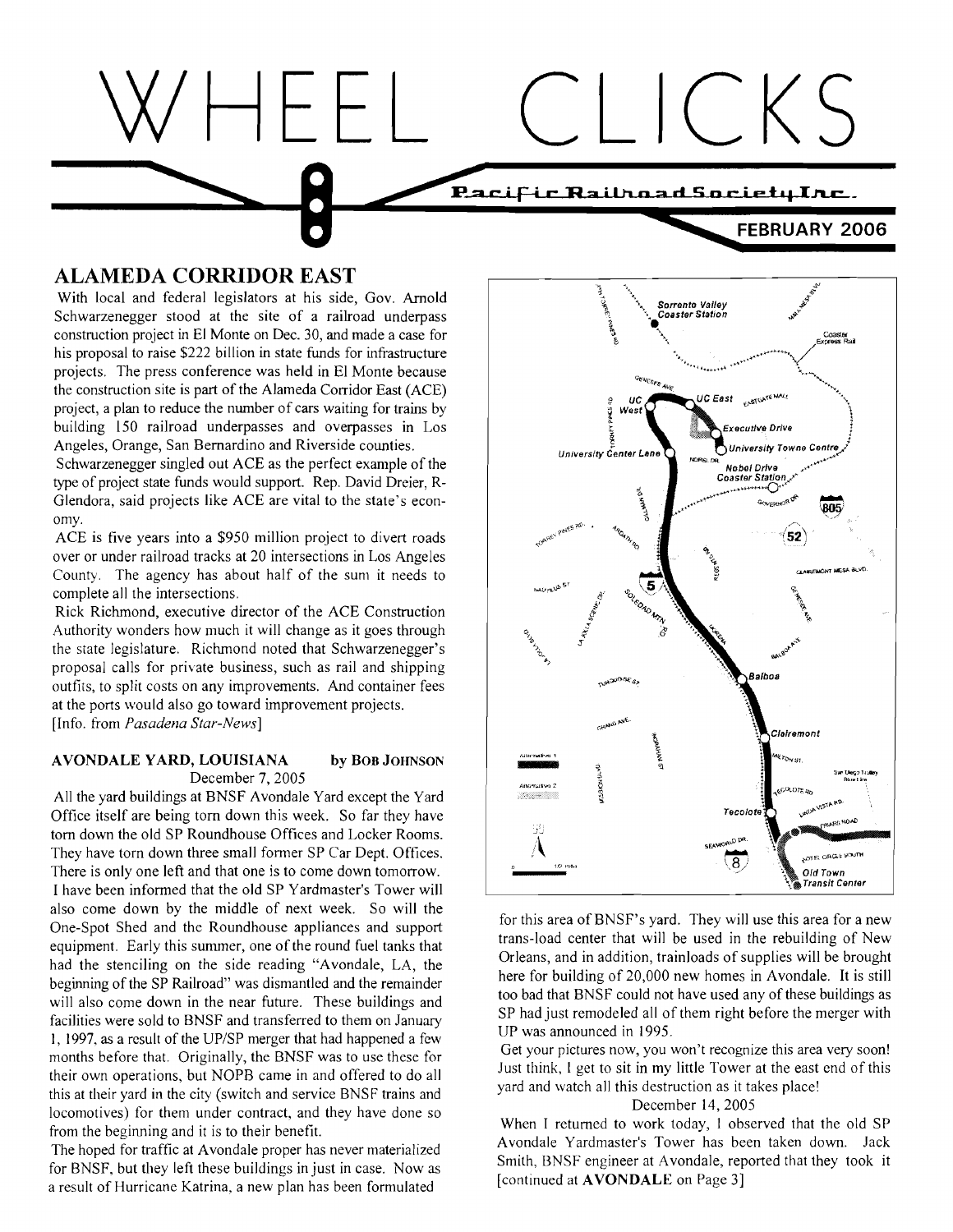

# **WHEEL CLICKS FEBRUARY 2006 VOLUME 69, NO. 11**

| TECHNICAL EDITOR  CHARLES VARNES   |  |
|------------------------------------|--|
|                                    |  |
| EXCURSION DIRECTOR  BARBARA SIBERT |  |

Published monthly by Pacific Railroad society, Inc., P. 0. Box 80726. San Marino. California 91 118-8726. The Society is a California chartered, nonprofit organization of those who share an interest in railroad operations, travel and history. Telephone (562) 692-4858. INTERNET Home Page: http://www. **pac~ficrailroadsociety.org** For excursion informaton, phone (626) 570-8651.

Opinions expressed in unsigned articles are those of the editorial board, and do not necessarily reflect the opinions of the Society, its officers or directors. Opinions in signed articles are those of the author only. All rights reserved. 1SSN: 0043-4744. 02006 BY PACIFIC RAILROAD SOCIETY, INC.

#### **Membership Dues: S25.00 per year**

PACIFIC RAILROAD MUSEUM is operated by Pacific Railroad Society at 210 W. Bonita Ave., San Dimas, CA 91773. Telephone (909) 394-0616. Museum e-mail: PRSTrainman@aol.com Open Saturdays. 10 a.m.-4 p.m.; Wednesdays 1-5 p.m.

**MUSEUM COMMITTEE CHAIR** ............... **LINDSAY SMITH** 

| BOARD OF DIRECTORS OF PACIFIC RAILROAD SOCIETY. INC. |  |
|------------------------------------------------------|--|
|                                                      |  |
| ROB MARKOWITZ  VICE-PRESIDENT                        |  |
|                                                      |  |
| MARTI ANN DRAPER  TREASURER                          |  |
|                                                      |  |
|                                                      |  |
| OWEN DANAHER (2004-2007) DIRECTOR                    |  |
|                                                      |  |
| LINDSAY SMITH (2005-2008) DIRECTOR                   |  |

#### **PRS NEWS** - ARRIVALS AND DEPARTURES

|        | $\blacksquare$                                               |
|--------|--------------------------------------------------------------|
| Feb. 3 | Board Meeting, 7:30 p.m. in Valencia Room at                 |
| Fri.   | Joslyn Center, 210 N. Chapel Ave., Alhambra.                 |
|        | Feb. 4, 11, Pacific Railroad Museum work party, 10 a.m. to 4 |
|        |                                                              |

18,25 p.m., Bonita & Monte Vista Aves., San Dimas. Sats. Committee meeting on February 25.

- Feb. 4, 11, Rolling Stock repair day, 8:30 a.m. to ?, Noakes &
- 18,25 Herbert Sts., Commerce. Regular day: 4, 18; Sats. Extra work day: 11, 25. Committee meeting: 18.
- For more info., phone Will at 714-637-4676. Feb. 6 Exc. #521 "The Sierras in Winter" Leave LAUS
- Mon. at 10: 15 a.m. on *Coast Starlight* to Emeryville.
- Feb. 10 Membership Meeting, 7:30 p.m. in Alhambra Room
- Fri. at Joslyn Center, 210 N. Chapel Ave., Alhambra. Feb. 10 Exc. #52 1 Return on *Sun Joaquin* #714 from Emer-
- Fri. yville and Amtrak bus from Bakersfield to LAUS.
- Feb. 22 *Wheel Clicks* mailing party, 10:30 a.m. at 1240
- Wed. Dominion Ave., Pasadena. Ballots for Fiscal Year 2006 will be mailed.
- Mar. 3 Board Meeting, 7:30 p.m. in Valencia Room at Fri. Joslyn Center, 210 N. Chapel Ave., Alhambra.
- Mar. 4, 11, Pacific Railroad Museum work party, 10 a.m. to 4
- 18,25 p.m., Bonita & Monte Vista Aves., San Dimas.
- Sats. Committee meeting on March 25.
- Mar. 4, 11, Rolling Stock repair day, 8:30 a.m. to ?, Noakes & 18, 25 Herbert Sts., Commerce. Regular day: 4, 18,
- 18, 25 Herbert Sts., Commerce. Regular day: 4, 18, Sats. Extra Work day: 11, 25. Committee meeting:
- Sats. Extra Work day: 11, 25. Committee meeting: 18.<br>Mar. 10 Membership Meeting. 7:30 p.m. in Alhambra Root
- Membership Meeting, 7:30 p.m. in Alhambra Room
- Fri. at Joslyn Center, 210 N. Chapel Ave., Alhambra.
- Mar. 17 Slide Night at Saunders Yard, 7:00 p.m. Everyone<br>Fri. welcome. Bring refreshments and slides.
- welcome. Bring refreshments and slides.

**MEETING PROGRAMS** by RUSS DAVIES

- February 10: **A week in the life of Cajon Pass.** In **October 1998, Roger Fogt** spent the better part of a week shooting video footage of the Cajon action, and we'll see it this evening. We'll see trains on **Sullivan's Curve,** and the late, lamented **Desert Wind.** If we're lucky we'll hear **"train talk" coming from the trains we're watching,** recorded at the same time on Roger's scanner **(please keep the cross talk to a minimum, just this one time!). Be there, bring slide briefs, and chatter all you wish!**
- March 10: Come and see **Bob Davis' "Something for Everyone Slide Show!"** We'll see **two-foot gauge in Maine** and other railroading wonders beyond description, including **traction in Southern California and elsewhere. Don't miss this one, and bring slide briefs!**

**MEMBERSHIP** by BILL FARMER

Seniority numbers 572-574 were assigned to late renewals. At the Board Meeting on January 6,2006, the following former members were voted into PRS: Lewis J. Soibelman, #575, and Vincent J. Cammarano, Jr., #576. A gift membership was given by PRS to the Holiday Banquet Speaker, Chris Guenzler, #577.

#### **SYNOPSIS OF BOARD MINUTES-December 2, 2005**

CALL TO ORDER-The Board of Directors of PRS was called to order at 750 p.m. in the Pacific Railroad Museum.

ROLL CALL-Present: President Will Walters, Secretary Bill Smith, Directors David Abbott, Stan Ames, Dick Finley, and Lindsay Smith. Absent: Vice-President Rob Markowitz, Treasurer Marti Ann Draper, and Director Owen Danaher (all excused). Also present: Vic Carlucci, Barbara Sibert, Adam Twiss, Charles Varnes, and Leroy West.

EXCURSIONS-Barbara Sibert (Special Events) reported that the Holiday Banquet is sold out. The raffle is doing well with \$1200 collected so far. There are 30 PRS bookings for the Reno Snow Train.

PUBLICATlONS-Dick Finley gave a copy of the EIR for the Expo Rail project to the Pacific Railroad Museum.

MUSEUM-Lindsay Smith reported that he now has a key to the Alhambra storage facility. 54 slide trays have been classified, and the Noon and Johnson book collections have been integrated into the Museum holdings.

ROLLING STOCK--Will Walters reported that wreck damage on *National Forum* has been repaired, along with its battery boxes. "Thomas, the Tank Engine" event at OERM was a success, with *Shasta Springs* racking up 18 round trips. Ralph Noon of OERM fixed the car's air-conditioning system. The car will run in upcoming "Santa" specials. New glass is in for the locomotive at Saunders Yard. The Illinois Central diner project is "in train.."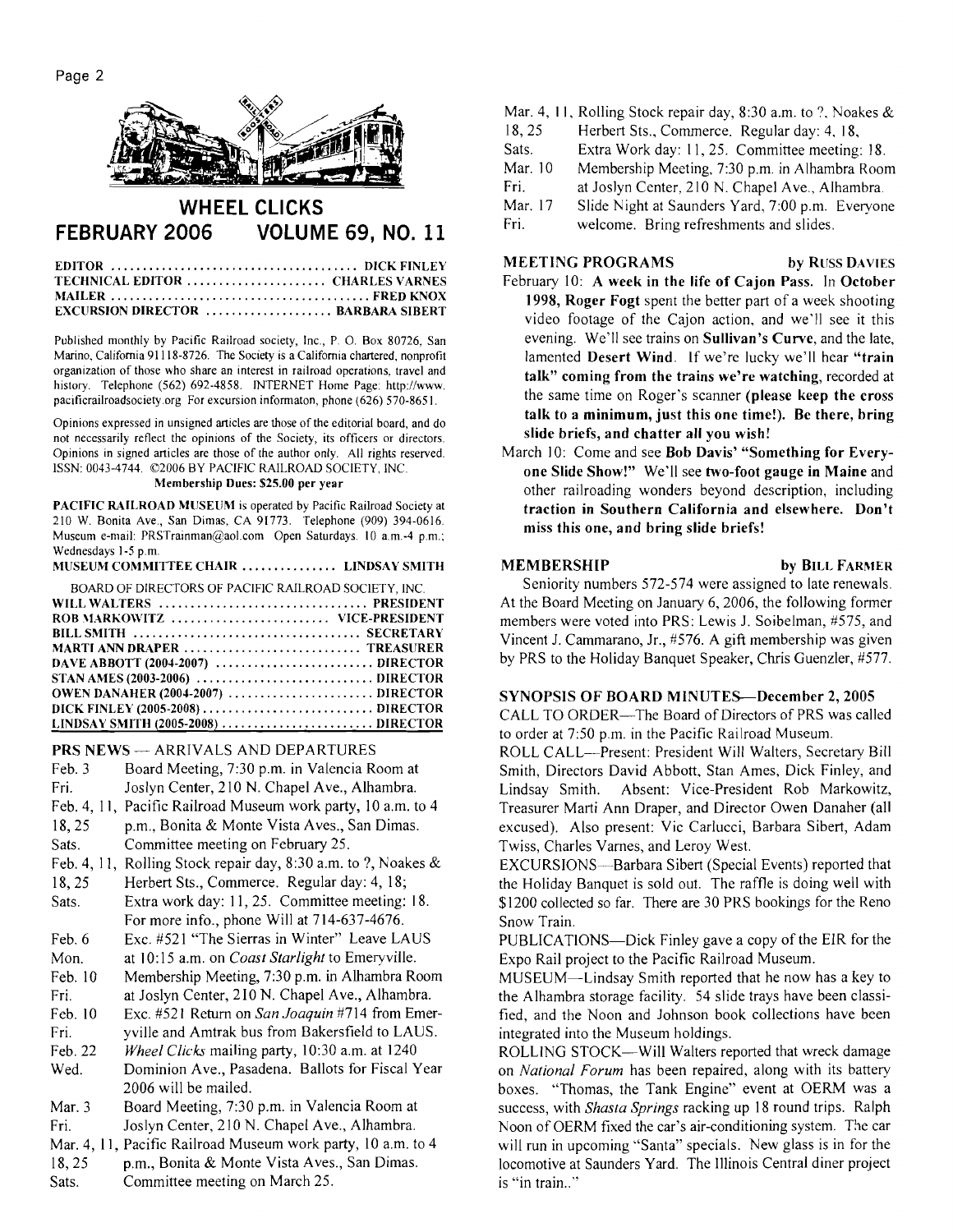# WHEEL CLICKS **FEBRUARY 2006** Page 3

We now have all three cars from Golden Gate Railway Museum. Last month the Rolling Stock Committee was authorized to submit a bid of up to \$8,000 for the three cars, but the transaction was not completed. All actions necessary regarding acquisition of the three cars was authorized by the board.

NEW BUSINESS-A flyer for a website (haijonrails.com), featuring photos by our late Founding Member Al Haij, was given to the Pacific Railroad Museum.

NOMINATING COMMITTEE--Pursuant to the Bylaws, David Abbott and Marti Ann Draper, Board Members; and Vic Carlucci, Barbara Sibert, and Charles Varnes, Members-at-Large, were appointed to constitute the Nominating Committee for Fiscal Year 2006.

ADJOURNMENT-The meeting was adjourned at 9:10 p.m.

# **EXCURSION INFORMATION by BARBARA SIBERT**

Look for flyers to San Diego and San Luis Obispo with the *National Forum* in the March issue of *Wheel Clicks*.

On the PRS 70th Anniversary flyer for April 8 and 9, 2006, the following was not included. Please mail reservations to Barbara Sibert. 777 E. Valley Blvd. #70, Alhambra, CA 910801. For questions, phone me at 626-570-865 1. Make checks payable to Pacific Railroad Society.

# **ZOO5 HOLIDAY BANQUET by JIM NOWELL**

It was a sellout with 66 in attendance at The Old Spaghetti Factory next to the Fullerton Railroad Station. Our building for the evening was the old Union Pacific Depot with Mission Revival architecture. With completion in 1923 the design had an octagonal dome topped by a small round cupola, parapeted gable ends. arched arcade, and mission tile roof.

PRS President. Will Waiters, asked the members to support their society and maximize their enjoyment through participation. Barbara Sibert and Dave Abbott gave out some nice door prizes. Emcee Jim Nowell honored the *Wheel Clicks* team (Dick Finley, Charles Varnes, and Fred Knox), who produce our society's newsletter by having then stand for acknowledgement. Other absent and present contributors were mentioned: Brian Black, Mike Gondron, Tom Nelson, Ken Ruben, and Lindsay Smith.

A toast was made in remembrance of Ralph Melching founding member and Pacific Railroad Museum curator.

Our guest speaker, Chris Guenzler, was humorous and animated when he talked about his passenger train adventures  $$ over 900,000 niiles of riding the rails so far. He said that in approximately 18 months he'll be over a million miles.

Afterwards some of those in attendance stayed to see the Santa Claus Christmas Train come into the Fullerton Depot.

**HOLIDAY RAFFLE by BARBARA SIBERT** 

The Pacific Railroad Society recent Raffle proved to be a great success. The drawing was held at the Holiday Banquet on December 4, 2005 - and the lucky winner was Raymond York of Camarillo. Raymond is PRS Member number 65. His father was a Pacific Electric Motorman and his grandfather was a Brakeman on the Grand Trunk Railroad. He was very pleased to receive the glassware and has since donated several video tapes to the Pacific Railroad Museum in San Dimas.

#### **PACIFIC RAILROAD MUSEUM by LINDSAY SMITH**

We are still shipping 70th Anniversary pins. We shipped over 80 last month and sold more in the Company Store. The pins are still available at \$5.00 each. The shipping and tax is included. Lindsay is the shipping clerk.

We have continued working on the collection. Our friends continue to donate photography, books, documents and artifacts. Richard Weigle, the magazine collection manager, has contributed a number of Amtrak timetables. He and Vic Carlucci were adding them to the timetable collection. We have access tables that will be available in the Company Store. Jim Baker and Roger Fogt are working on the archives. Leroy West is a docent or tour conductor. Tim Muck is active as the building curator. We are working with the city staff on the roofing project. Mel Goyen maintains the tape and sound library. Joe Moir has been ordering the image files. Recently, he purchased some current books with PRS funds at the Original Whistle Stop. We have also received many books and documents from the Whistle Stop to add to our collection.

Owen Danaher runs the Company Store. When we have more than two good copies of books we start what librarians call "de-accession." We make these items available in the Company Store first. Members have a half price privilege at the store. We have VHS tapes, CDs and DVDs and other matter available in addition to the tapes and timetables. We are still offering Santa Fe logo baseball caps for \$15.00. We will have some flyers in future issues.

We are praying for the recovery of Pete Balch, who is convalescing from back surgery. Pete built our file system and still helps from his home.

Come on out and have lunch with us at Roady's on Wednesdays and Saturdays.

## **(AVONDALE** from Page I]

down on Monday. Also, the old Car Dept. One Spot Building has been tom down. I had planned to drive over there after work tonight, but the rain was pouring down so hard, that I felt safety was first (as it always is!) and the safest thing to do was go home immediately. This is in addition to the other support buildings and offices in this area that were tom down last week. The only things left to go are a couple of the tanks and the tank control room from the "Tank Farm," the "Sand Tower" at the old Roundhouse, and the A,& W.E. Shop Building on the extreme East End of the yard.

In another note, tonight at work, I got to see the BNSF MLALNWO go by with 137 cars (about 8,500 feet, and about  $12,500$  tons of train) and, yes, you guessed it, a majority of the cars were loads of building materials to help re-build New Orleans. Just think, 1 get paid to see this stuff take place. It is so nice to be in a Touer and as Mike Goldsmith (a retired UP/SP Conductor and before that, operator) would say, make the line-ups and see the results of my work Man. I just don't know how I handle it!

### **LOS ANGELES COUNTY RIDERS**

During the month of November 2005, the average number of weekday riders traveling on trains going to, from. or within Los Angeles County, other than on Amtrak, was 283,113. [Calculations by Tom Nelson].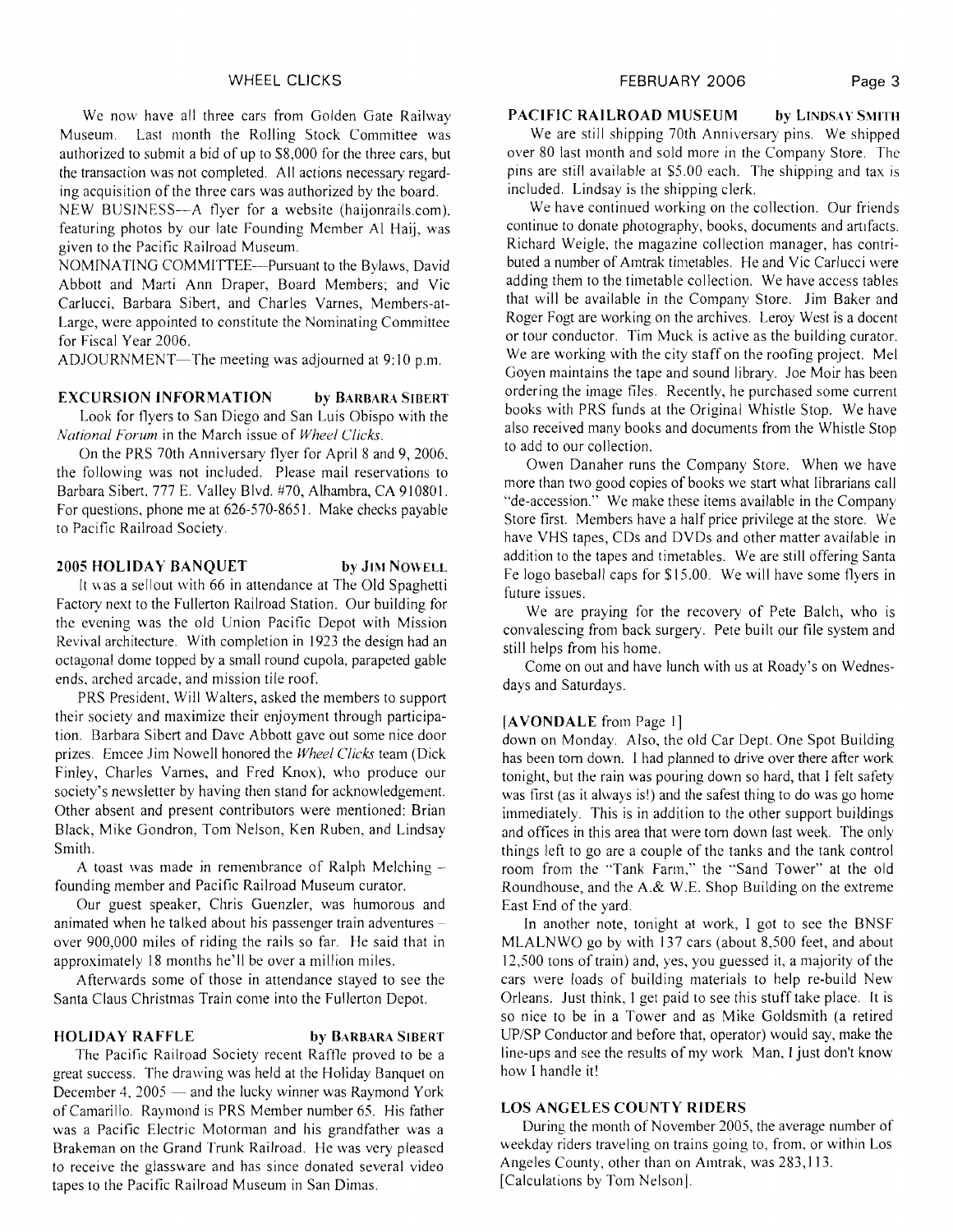#### **CALTRAIN NEWS by MIKE GONDRON**

On December 17 and 18, Caltrain closed the Hillsdale station to perform extensive track work, as part of a \$4.2 million upgrade project. During this period, the Bay Meadows platform was used as the Hillsdale stop, except for wheelchair passengers. Because the Bay Meadows platform cannot accommodate the loading and off loading of wheel chairs, these passengers had to use either Hayward Park or Belmont.

Ironically, this was the last hurrah for Bay Meadows because, as of December 20, it was discontinued as a Caltrain stop. Bay Meadows passengers now must board and detrain at Hillsdale

The plan was to have the project completed by Monday morning, December 19, but a strong storm moved in that weekend and the work wasn't completed in time. As a result, major delays were incurred by Caltrain during the Monday morning rush hour. Apology cards with an explanation were issued the next day.

Other maintenance projects are continuing at Caltrain. From December 5-11, crews replaced rail between milepost (MP) 8 and 13, and installed ties between MP 18 and 22 in San Mateo To minimize delays. this work was done at night.

On December 19. construction crews began upgrades on four bridges in San Jose to meet seismic safety standards. The streets involved were Willow Street, Bird Avenue, Park Avenue, and Taylor Street. Construction began at Willow Street and is proceeding north. Each bridge will take about three weeks to :omplete and the entire project should be done by mid-April.

As they do every year, Caltrain ran extra trains and offered free rides after 11 p.m. on New Year's Eve. One extra train ran north. leaving San Jose Diridon at 9: 12 p.m., December 3 1; and arrived in San Francisco at 10:48 p.m., making all local stops. Returning, revelers had three southbound trains to choose from, leaving San Francisco at 12:45, 1.30 a.m., January 1, and 2:00, also making all local stops. This year, due to previous problems, alcohol was prohibited on all Caltrain service after 9 p.m. on Nen Year's Eve.

On January 1, Caltrain riders were greeted with a 5.6 percent fare increase.

#### **S. CALIF. COMMUTER RAIL by TOM NELSON**

During the month of November 2005, the average, weekday, system ridership was 41,513, a 7 percent gain from Nov. the previous year. The San Bernardino Line had the highest ridership at 12,097, an 11 percent improvement. Weekday, system, schedule adherence in Nov. was 95 percent, with the San Bemardino Line topping the other long routes at 96% percent.

# **STATIONS**

As of Dec. 6,2005, a groundbreaking was to take place the next week for a Metrolink station to be built in Buena Park on the 91 and Orange County Lines. The location is at Lakeknoll Dr. and Dale St., the 1 lth station in Orange County. The \$10.5 million project is scheduled for completion by early 2007.

The federal transportation bill approved in 2005 will make funding available for improvements at two Metrolink stations in San Bernardino County. A new parking structure to be built at the Metrolink station in the City of San Bernardino will receive \$1.65 million, and \$640,800 will go toward expanding parking at the Upland station.

The Riverside Transit Agency (RTA) announced Oct. 19 that it qualified for \$1.3 million in federal funds to enhance a combination RTA bus and future Metrolink rail station in the City of Perris. The money will provide bus shelters, textured crosswalks. pedestrian plazas, and landscaping.

[Buena Park and Perris info. from Ed Von Nordeck]

# **CONSTRUCTION**

The Santa Ana - Orange second-track-project design was modified to provide for a less expensive retaining wall. Also. the Request For Proposal was amended to reduce the number of Sundays that the existing single track would need to be taken out of service. The work periods will be scheduled so that the line will be closed for only one weekend and four Saturdays. Amtrak will provide a bus shuttle during line closures. The job was readvertised, and bids were due at Southern California Regional Rail Authority (SCRRA) on Jan. 19, 2006.

The La Vita turnout is to be removed and not replaced by a crossover. The Lincoln turnout switch will remain in place for use when CP Lincoln is converted to a crossover within three years.

#### LOCOMOTIVES

SCRRA has 39 locomotives in the service fleet. including spares to allow for maintenance. By 2010 it is projected that a total of 45 will be required. Because of the high cost of new locomotives (over \$4 million each), SCRRA in Oct. 2002, bought four used F40 locos. with the intention of having them remanufactured. The one operable F40 of the group became number 800 assigned to work trains and standby for commuter service. The other F40s were not operable. In Jan. 2004. SCRRA acquired four SD60 locos., from which parts could be used in the remanufacture of the F40s; two are in L.A. and two are in Paducah. Kentucky.

SCRRA issued a Request For Proposal (RFP) in Feb. 2004 for remanufacture of the F40s, but the industry was unable to comply with air quality emission levels SCRRA included in anticipation of new EPA regulations to come out in 2006. The RFP was canceled. Following this, SCRRA was unable to obtain confirmation that the SD60s could be rated for 90 mph operation in commuter rail service. SCRRA received inquiries on purchasing its SD60s; selling them would provide funds toward the purchase of remanufactured locos.

Utah Transit Authority (UTA) contacted SCRRA. inviting it to participate in UTA's RFP for remanufactured commuter rail locos. with cleaner emissions, on which the industry has made progress since SCRRA's Feb. 2004 RFP. The UTA RFP includes 15 units in the base order and up to 51 units in option orders. UTA issued its RFP Nov. 2 1, 2005, and expected its Board to consider an award in Feb. 2006.

Four of the remanufactured locos. in UTA's base award could be assigned to SCRRA. Many components from three of SCRRA's F40s (not including loco. 800 which will be retained) can be overhauled and utilized in the remanufacture of the base order locos. Also, UTA included an option for up to ten additional locos. for SCRRA, if the Orange County Transportation Authority (OCTA) proceeds with its plan to improve commuter rail service in Orange County.

SCRRA on Dec. 9, 2005, authorized the sale of its four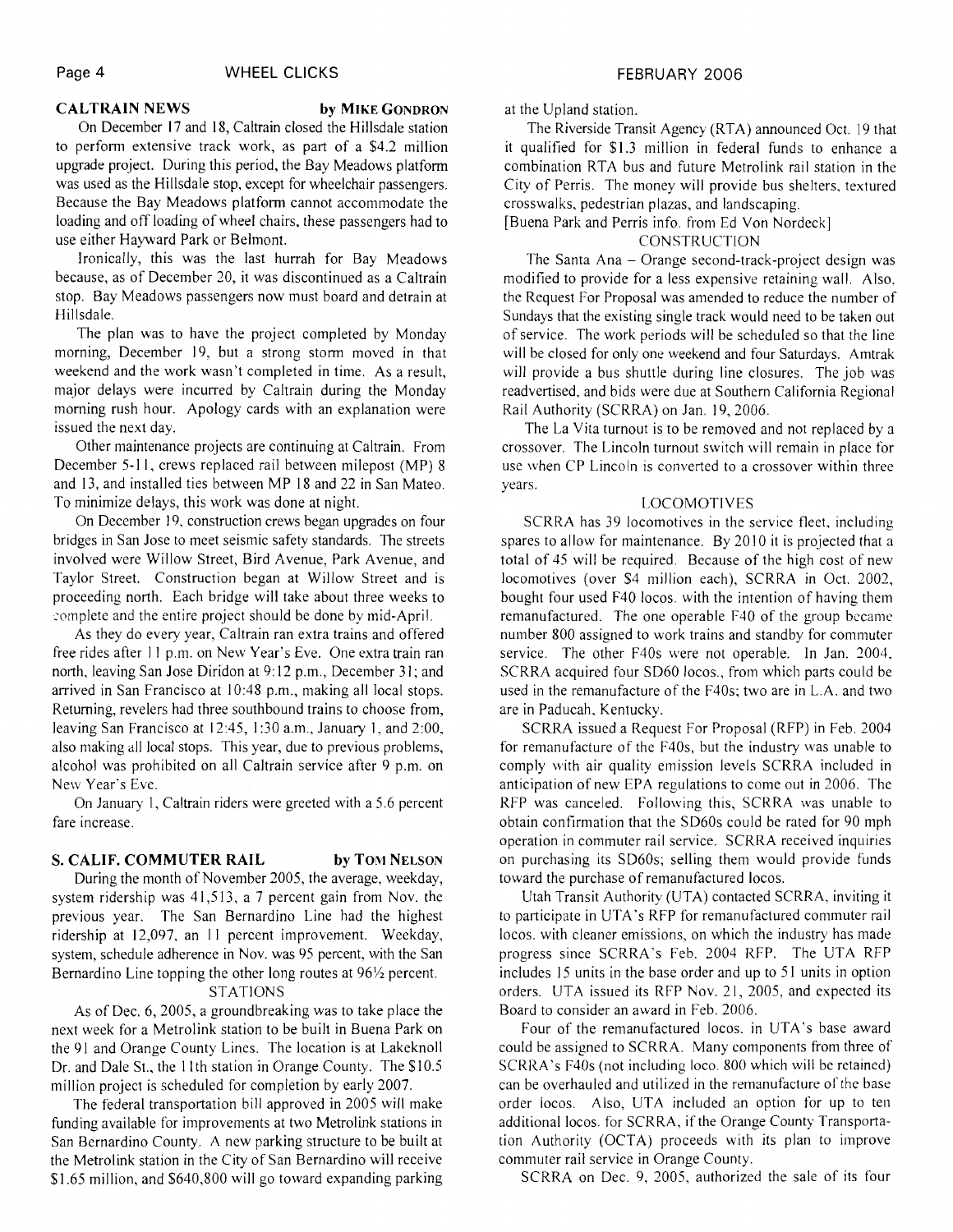SD60s and approved participation in UTA's RFP for remanufactured commuter rail locomotives. SCRRA further approved acceptance of UTA's assignment of a portion of any resultant contract, if cost is no more than the available budget and the number of remanufactured locos. is no less than three.

# RAILCAR ACQUISITION

As reported in this column last Nov., the RFP to acquire new commuter railcars went out Sept. 16. Subsequent addenda lengthened the process, but by the time you read this, the bids should have been received. A significant difficulty involves the application of crash-energy management to cab cars, while the Federal Railroad Administration (FRA) is yet to determine and publish the requirements.

The purpose of crash-energy management is to build cab cars that suffer less damage from the impact of head-on collisions, usually with non-rail vehicles at street crossings. The cab car running in push operation will distribute the force throughout the train. Thus, the cab car and passengers are spared from the full impact.

The system devised for the car by the FRA includes a connector that recedes into the train, helping to prevent derailments, a steel "bumper." a stronger front end structure, and energy absorbers that displace crush zones from passenger areas. Some railroad professionals feel the foregoing changes are not sufficient. They want the front end made heavier and more rigid.

The FRA began crash-energy management studies in 2003. Five test collisions staged by the FRA showed the new system resulted in considerable improvement. A non-modified cab car crumpled more than 20 feet, but a car with the new system was smashed-in only three feet.

#### ORANGE COUNTY

Continuing forward to improve Metrolink service within Orange County, the OCTA Board unanimously adopted a \$383 million plan on Nov. 14, 2005. A large part of the funds will come from Measure M's sales tax originally aimed at developing light rail transit. A detailed financial plan was to be considered by OCTA in Dec.

Service would increase from 40 to 76 weekday trips by 2009, and weekend trains could begin by spring of 2006. Thousands of park-and-ride spaces are to be added. To support the new service OCTA will purchase seven locomotives and 50 or more commuter railcars for Metrolink.

#### SAN DIEGO COUNTY

On Dec. 1 the Monitoring Committee of the North County Transit District (NCTD) recommended that the Board award a five-year contract to Herzog Transit Services subsidiary TransitAmerica. Operation and maintenance of the Coaster commuter service and track between Orange County and San Diego will be performed by TransitAmerica after Amtrak's contract expires June 30. The Oceanside - Escondido track will be included after Sprinter construction is completed in Dec. 2007.

The contract bid of about \$45 million was the lowest, and TransitAmerica scored the highest in an evaluation of five performance criteria. Other bids submitted were from Amtrak at \$48.6 million and Connex at \$58.3 million. The NCTD Board was to consider an award Dec. 15.

[San Diego info. from Charles Varnes]

#### RAIL TRANSIT TEMPO by TOM NELSON SANTA CLARA COUNTY

now totals 42.2 miles.

The Santa Clara Valley Transportation Authority (VTA) opened its light rail transit (LRT) line from Diridon Station to downtown Campbell in Oct. 2005. Known as the Vasona Light Rail Line, a portion of the route had entered service Aug. 1 between downtown San Jose and Diridon. This latter section in San Jose includes an LRT tunnel which separates the light rail

#### SACRAMENTO

vehicles (LRV) from mainline railroad and street traffic at Diridon's Amtrak and commuter rail hub. VTA's LRT system

The Grand Opening of the Folsom LRT extension from Sunrise Station took place on Oct. 15,2005, in Historic Downtown Folsom. At 11 a.m. a parade on Sutter St. opened the event, followed by the arrival of the inaugural Regional Transit (RT) train at 11:30 a.m. There were the usual VIP speeches, and at 12:30 p.m. RT's ice cream social offered free ice cream and cake. Also at 12:30, regular LRT service began, and a "Yesterfest - Celebrating 150 Years of Rail" featured the Sacramento Banjo Group, living history groups, a steam locomotive, handcar races, and a fiddling and costume contest. The extension from Sunrise added four new stations and 10.4 route miles.

Meanwhile, construction continues on the 1/2-mile LRT extension from K St. to the Amtrak Depot (former Southern Pacific Depot) in downtown Sacramento. One of the factors that has delayed the project was discovery of a Native American burial site below H St. Work was stopped for archeologists and Native American representatives to document findings and preserve items. The Amtrak Depot parking lot work in front and to the west of the depot was half-way done by last Oct.; work continued on 7th and 8th Sts. The LRT-line terminal will be located between the bus bays and main line-railroad station tracks, all to the rear of the depot building. Although September 2006 is the target opening date for the extension, RT is looking at ways to open earlier.

#### VANCOUVER, B.C.

The SkyTrain, automated, transit line under construction from downtown Vancouver to the airport and Richmond has been named the Canada Line. The 11.8-mile, 16-station route connects the airport, trade and convention center, and SeaBus terminal. Twenty two-car trains will be supplied by South Korea's Rotem Co., similar to Bombardier's Mark 11 SkyTrain cars running on TransLink's Millennium Line in Vancouver. Each 76-ton train will be 134.5 ft, long, 9.84 ft. wide, and carry 334 passengers, four wheelchairs, and two bicycles. The trains' maximum speed is to be 50 mph with a peak headway of five minutes. Estimated daily boardings are 100,000. The line is scheduled to open in late 2009.

#### DENVER

A ceremony on Nov. 10,2005, recognized the final rail being laid for the Regional Transportation District's (RTD) \$880 million Southeast LRT extension. The gathering was at the end of line near Lincoln Ave. RTD had already accepted the line section from 1-25 and Broadway to Steele St. and was operating LRV test trains on it. The next section, Steele St. to Yale Ave., was expected to be accepted in Dec. 2005. The opening of this line is scheduled for Nov. 17,2006. It is part of a 19-mile, two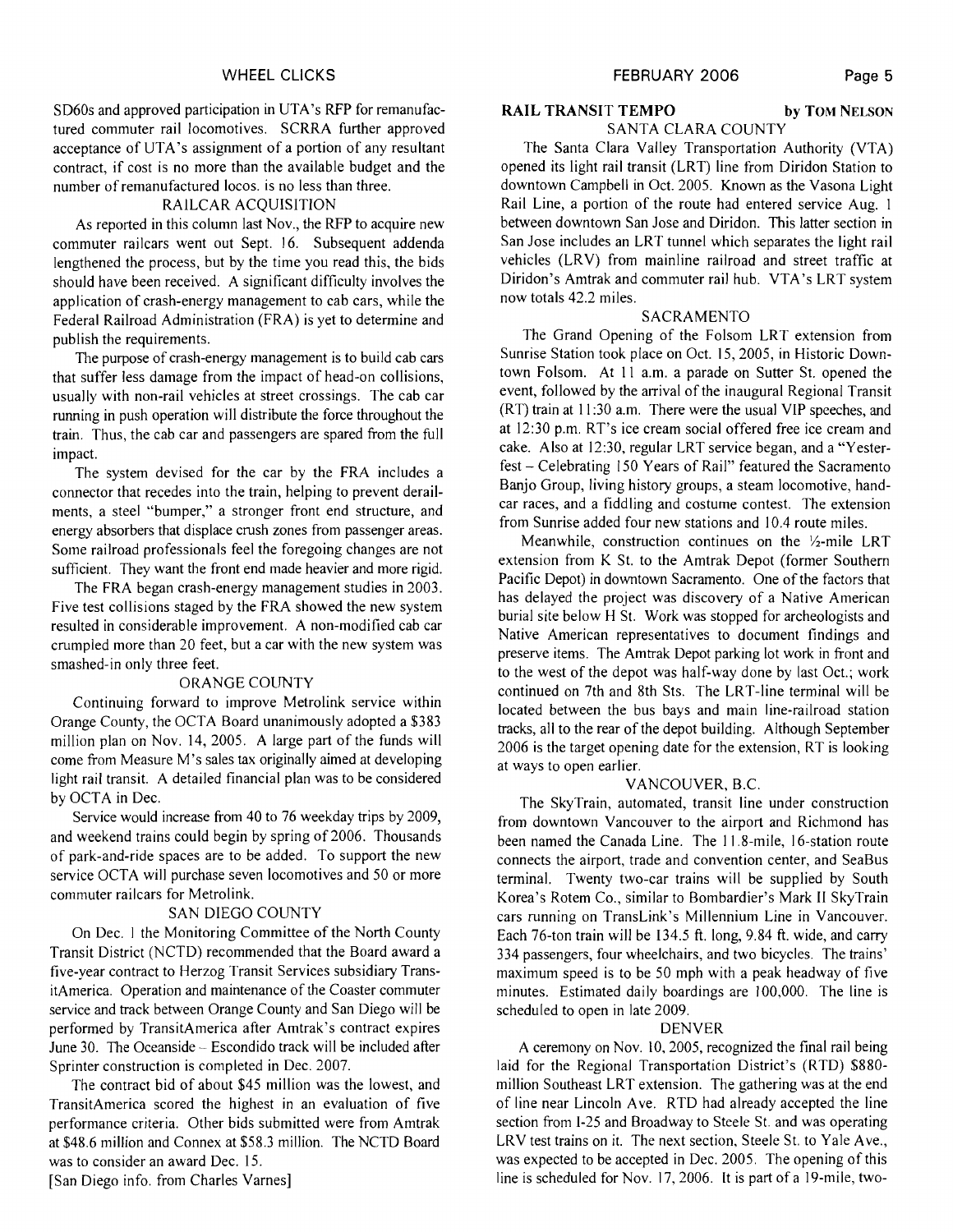branch project, 15 miles of which will run along 1-25, The other four-mile branch will be in the 1-225 corridor to Parker Road.

RTD's FasTracks expansion program is to be accelerated during 2006. Environmental studies on two LRT lines have been completed. Final design of the West Corridor LRT line to Lakewood and Golden is in progress, and construction is to start in 2008. Work on an LRT tunnel under 18th St. at Union Station should begin this year.

#### DALLAS

A visit to Dallas in Oct. 2005 provided the opportunity to ride the new extensions of Dallas Area Rapid Transit's (DART) Red and Blue Lines to the northeastern suburbs. The Blue Line's route to Downtown Garland offers long stretches of fast running and parallels a Union Pacific branch line in an industrial area complete with a UP depot in Garland. Also, the Trinity Railway Express (TRE) track runs adjacent to the 1.5-mile DART LRT line opened Nov. 13, 2004, to Victory Station. DART serves special events, only, at American Airlines Center there in the West End of downtown Dallas. Incidently, TRE was still operating RDCs in regular service as well as rolling stock similar to Metrolink's in Southern California.

Present planning activity at DART is on the Northwest/ Southeast Connector which eventually will run to Frankford in the NW and Buckner in the SE. The NW portion will extend from Victory Station to Inwood, then serve Dallas' Love Field Airport, and continue to Bachman (Junction with a future line to the northeastern border of DFW Airport) before ending at Frankford. Final design was being prepared for the line sections from Inwood to Bachman and on the Farmers Branch. An open house for the public concerning these sections was scheduled for Oct. 27,2005.

The next projected DART rail opening date is in the Southeast Corridor, downtown to Fair Park, 2.7 miles, June 2009. Another 1.4 miles in this corridor, Fair Park to Hatcher, is scheduled for Dec. 2009. The next opening in the Northwest Corridor is to be Dec. 2009 from Victory Station to Inwood Station, 2.8 miles.

Since my last visit to Dallas, the McKinney Ave. streetcar line has become the M-Line Streetcar, and rides are free. A stub track has been built from near the north end of the loop to Cityplace Station on DART's Red and Blue Lines. This eliminates the need to walk from DART's St. Paul Station to the south end of the streetcar line.

In 2005 a quarterly Trolley Dine Around was inaugurated, a progressive dinner stopping at fine restaurants along the line. A new acquisition is a streetcar named "Morning Star" being modified into an elegant dining car for on-board dining excursions. Also, recently received is one of the former Fort Worth's Tandy Center, boxy, rebuilt PCCs with air conditioning. New modifications make the car look more like it did as a PCC in 1945.

When I first rode the line to Illinois Station (now the Blue Line) soon after DART rail opened, there was an impressive building set at a partial angle to the DART line on the east side of the station. I was told it was a facility of the former Texas Electric interurban system, so I went inside to look at it. It had a long high-ceiling bay and a concrete floor with track rails set into it. DART personnel said it was to become a transit museum, so on the present trip I stopped at DART HQ to check. I was told that DART gave up on the idea. When I passed by the building this time, a sign stated it is a DART shop.

# NEW ORLEANS

According to a Nov. 20, 2005, Associated Press article, the original streetcars that run on the St. Charles Line were stored in the Uptown Carbarn and escaped the late Aug. hurricane and flooding in New Orleans. The 24 new Canal St. cars and six of the seven Riverfront cars were in the Canal St. Carbarn which was flooded by five feet of water, ruining the cars. Elmer von Dullen who supervised building the new cars estimated it would take as long to rebuild each new car as it did initially to build them, 142 days each. All the undercarriages have to be replaced. [Info. from Frank Mares]

On Dec. 18, eight streetcars were running on Canal St. On that date the Riverfront Line resumed full service and the Canal St. Line resumed partial service, going out Canal as far as Crozat St. The streetcars operate from  $6:30$  a.m. to 10:00 p.m. Rides are free through March.

The St. Charles Line was not operating, because substation power was not available, so some of the streetcars normally seen on that line were running on the other routes. While the St. Charles Line streetcars escaped damage, the line's overhead wires sustained severe damage, and it will be some time before they will be repaired. Buses will replace streetcars on the St. Charles Line until the trolley wires are repaired.

[Info. partially from Charles Varnes]

# MONTERREY, MEXICO

Bombardier, Siemens and Garza Ponce, S.A. de C.V., will supply 14 high-floor LRVs from Bombardier's Sahagun, Mexico, plant for Monterrey's LRT system. The total cost of the 14 cars is \$24.4 million.

[Sacto. RT Depot Exten., Vancouver, and Denver info. from Ed Von Nordeck. Other info. partially from *Transit California, Mass Transit, VTS News,* and *Railway Age.]* 

# **RAILWAY TO TIBET**

China has completed the first railway to Tibet, linking Lhasa with the northwestern province of Qinghai. The pan-Himalayan line climbs so high, up to 16,640 feet above sea level, that railcars will be sealed to protect passengers from altitude sickness. The 710-mile final section took four years to construct, and service is expected to begin in 2006.

[Info. from Charles Sacconaghi]

#### **OVERSEAS TRAINS AND MARKET ACCELERATION**

In a factory in Krefeld, Germany. workers are building a spacious conference room with a large table and seven comfortable arm chairs in a railcar that would, on an old-fashioned train, be a locomotive. In an adjacent factory hall, workers are attaching what look like ordinary wheel trucks to a railcar, except that these contain electric motors that will essentially do the locomotive's job of pulling the train. "We're now turning out a car every one or two days," said Michael Gessner, project manager at the Siemens railcar plant in Uerdingen, a suburb of Krefeld. "When we begin the Chinese order, it will be two a day."

Unless they have traveled abroad, most Americans have had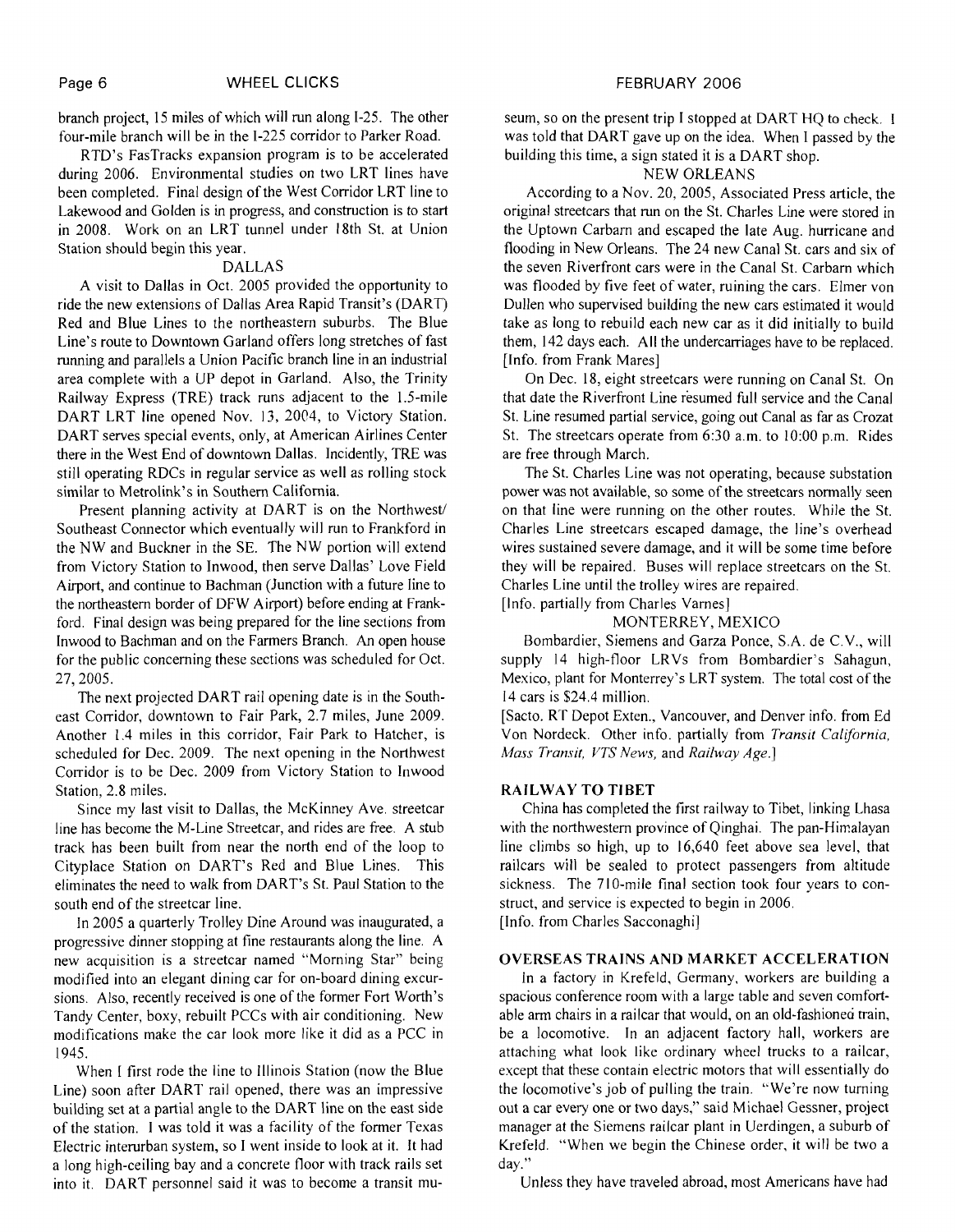little first-hand experience with high-speed trains. As countries including Italy and Spain – and emerging markets like China and Russia - open their pocketbooks for huge high-speed railway development, the United States remains on the sidelines, vulnerable to losing out on new technologies for propulsion and vehicle control.

Thanks to miniaturization, newer trains have motors built into the axles of every second railcar, rather than concentrating the pulling power in the locomotive, as was done in traditional pull-push trains. The technology makes the trains lighter and enables them to go faster and to brake and accelerate more easily, while causing less wear on rails and wheels.

The newer generation of very high-speed trains has other breakthrough features, including so-called eddy current brakes, which employ electromagnetic fields rather than brake disks for slowing and stopping. "The carriages [railcars] are stable and light and of very high speed," said Francois Lacôte, senior vice president in Alstom's transport division, which will install the new technology in the fourth generation of its TGV. (The French manufacturer Alstom, like most of the industry, considers high-speed trains to be those with a top cruising speed of 150 miles per hour; trains with a top cruising speed 210 mph are considered very high speed. The Acela's top cruising speed is about 125 mph.)

In Novernber, Siemens landed an \$803 million contract to supply 60 sleek-nosed high-speed trains to the Chinese railways. The order is just one in a 15-year program to upgrade China's rail network, including the introduction of 180 mph bullet trains. Up to 2020 they want 7,200 miles of high-speed rail, said Dietrich G. Moller, president of Siemens' trains division.

At about the same time, Siemens sighed a preliminary contract for high-speed trains to connect Moscow and St. Petersburg. The line may one day continue beyond St. Petersburg to Helsinki, Finland, and past Moscow to Russian cities like Nizhny Novgorod.

In South Korea, Alstom, the inventor of the train à grande vitesse, or TGV, is supplying 185 mph trains for a five-year \$17 billion project that has connected Pusan and Seoul.

Spain hopes to have a Madrid-Barcelona link open by 2008; France and Germany are upgrading the line from Paris through Strasbourg and on to the Gennan cities of Stuttgart and Frankfurt for 210 mph trains.

American industry is largely sitting this one out. While some American companies, like the electromotive division of General Motors and the Motivepower Industries division of the Wabtec Corporation, are doing brisk business with Chinese rail operators, their business is mainly freight. while the market for highspeed passenger trains is limited to a small group that has shrunk in recent years through a wave of mergers and acquisitions.

In 2001, Bombardier. the Canadian transport company, acquired Adtranz, a German-based rail equipment maker; at about the same time Alstom bought Fiat Ferroviaria, Fiat's rail equipment division and the original developer of technology that enables high-speed trains to tilt into curves. (Alstom and Bombardier installed the technology on the Acela in the United States, but faulty measurements of the train's right-of-way rendered it virtually useless.)

Siemens introduced distributed power, meaning that electric

motors pulling the train are distributed through the train's cars; that technology was used in trains for a high-speed line from Frankfurt to Cologne and will be used in trains on the Barcelona-Madrid connection. Alstom will introduce similar technology on the new Paris-to-Strasbourg TGV line.

Bombardier, fearful of being left out of the running, introduced in October a concept train called the Zefiro, which will include most of the technology employed by the market leaders. Neil Harvey, Bombardier's communications director for Europe. said the Zefiro would have all the latest traction and braking technology and would be loaded with features like electronic seat reservations, power outlets at every seat and free Wi-Fi.

In Europe the growth of the market is not without its obstacles. In northwest Italy, near the site of the next winter Olympics in February, environmental groups are opposing a new high-speed line and tunnel to connect Lyon in France and Turin in Italy, arguing they would drag even more industrial traffic into the Alps. The train will cross a valley that already has a conventional train line and a superhighway. "It's incredibly costly. they're talking 13 billion euros," almost \$16 billion, said Marco Ponti, a transportation expert at Milan's Polytechnic Institute who backs the protesters.

Still, the governments in Rome and Paris are throwing their full weight behind high-speed rail. West of Turin, engineers are blasting a tunnel through the craggy Alps, and this fall Italy took tenders on 30 very high-speed trains and says it wants to acquire 100 in all. Its master plan foresees building high-speed lines in the shape of a T, from Milan in the north to Naples in the south, and from Turin in the west to Venice in the east.

In Asia, the European train builders face challenges. For one, there is competition from the fabled Shinkansen of Japan, the first high-speed train to go into service. That design was chosen by Taiwan for a 210 mph train inaugurated last year from Taipei to the southern port of Kaoshiung. And while Asian contracts are lucrative. most countries insist on technology transfers including the assembly of most of the trains in local factories. Such requirements put pressure on the Europeans to continuously upgrade their technology or risk being overtaken by their own customers.

Of course, not all of the Chinese acquisitions will be very high speed. Bombardier, which has a strong presence in China thanks to its Adtranz acquisition, does a brisk business in light rail and subway car construction. This year, Bombardier signed a long-range agreement to supply trains to China with cruising speeds of 120 mph. The Siemens contract for China calls for it to supply 60 trains with a cruising speed of 180 mph to link Beijing to the coastal city of Tianjin.

And the United States? Despite the debacle of the Acela, European rail executives say that heavy population concentrations on the East and West Coasts and in the Midwest around Chicago make high-speed trains a natural. Mr. Moller of Siemens said, "When the skies and the roads are full, they will turn to trains."

Mr. Lac6te of Alstom said three conditions had to be fulfilled for a country to turn to high-speed rail: the political will, large population concentrations, and a level of economic prosperity adequate to pay for a rail system. "In the United States you have the second two," he said. "I am not sure that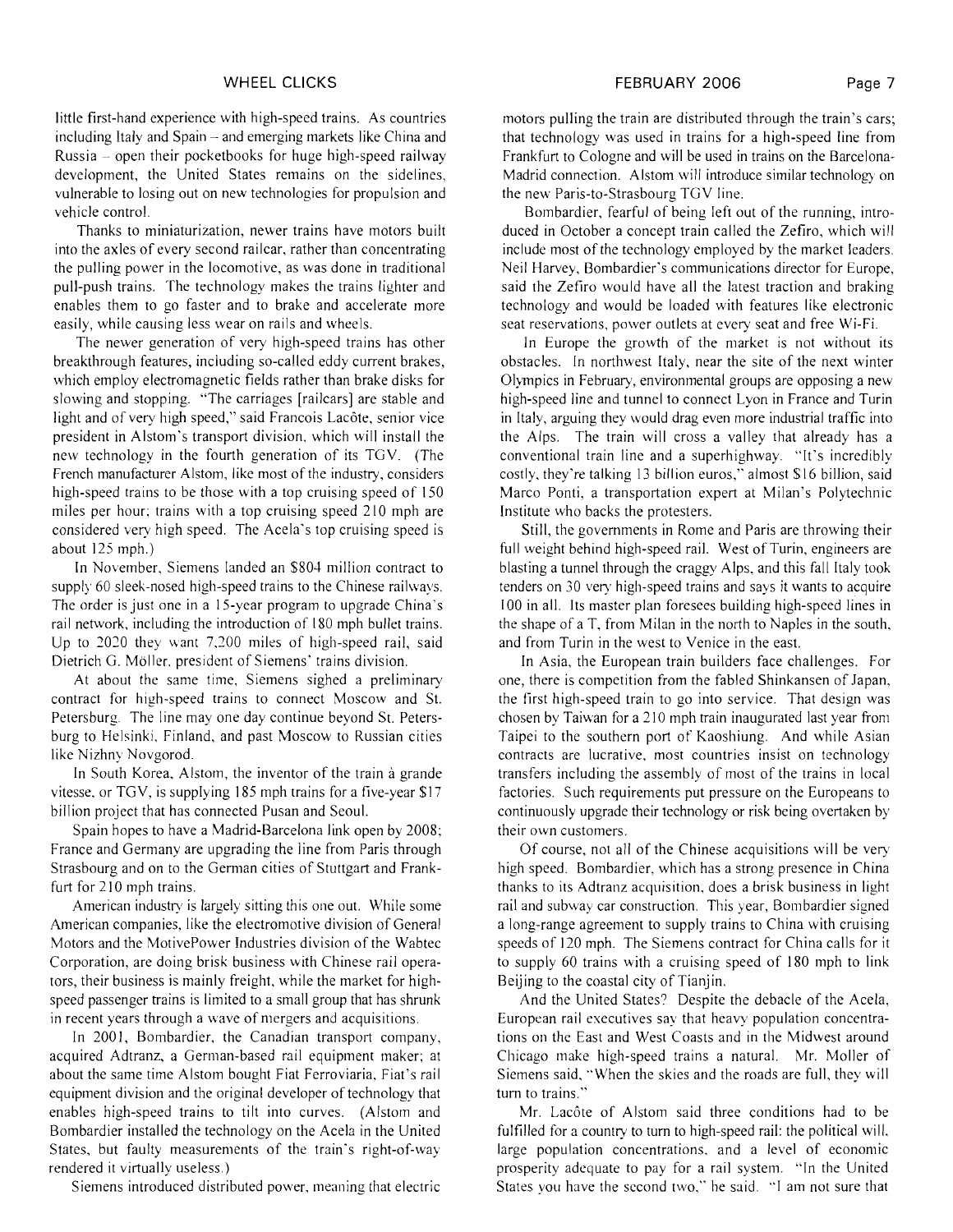you have the first."

[Info. from *The New York Times* via Lindsay Smith]

# **PASSENGER TRAIN UPDATES by CHARLES VARNES**

In early December 2005 President Bush signed a transportation bill which would provide Amtrak with \$1.3 billion. Last spring the president had proposed zero funding for the railroad in a plan that would break up Amtrak, shifting some of the rail costs to the states and selling off the Northeast Corridor to private interests. TheSl.3 billion package that represents a \$ I08 million increase over current funding.

On Jan. 5,2006, President Bush made a recess appointment of Floyd Hall and Enrique Sosa to the Amtrak Board of Directors. Their previous recess appointments expired when Congress adjourned in December 2005. Recess appointments may be made without Congressional approval and expire when Congress adjourns.

## SOUTHWEST CHIEF

The *Southwesf* Chief(Train Nos. 3 and 4) detoured between San Bernardino and Los Angeles via the Metrolink San Gabriel Subdivision on Dec. 26,2005. The detour occurred because the Burlington Northern Santa Fe was installing a new signal system in the interlocking at CP Eastern (MP147.3) on the San Bernardin0 Subdivision, and installing a new crossing diamond at Los Nietos (MP 153.0) requiring an absolute curfew from 6:00 a.m. until 6:00 p.m. *Paclfic Surfliner* service between Los Angeles and San Diego was affected, also.

In early January 2006, Amtrak reduced the number of coaches on the *Southwest Chief* from three to two.

# CHICAGO UNION STATION

Effective January 16, 2006, the Chicago "Clean Indoor Air Ordinance," made smoking unlawful in nearly all areas of the station, including train platforms, food court, former interior taxi stands and within 15 feet of the exterior entrances to the building.

Smoking was already prohibited in much of the station, but had been permitted on the train platforms and in some other areas.

The only area within Chicago Union Station where smoking will be permitted is a portion of the Metro Deli & Café restaurant and tavern in the station's Headhouse building.

# LOS ANGELES-SANTA BARBARA TRAVEL OFFER

On Fridays, Saturdays, and Sundays from Jan. 16 through Apr. 2, 2006, Metrolink and Amtrak monthly pass holders may travel for free in coach on any *Pacific Surfliner* train, or motor coach between Los Angeles and Paso Robles and intermediate points.

The offer applies to Metrolink passengers holding a monthly pass issued for any city pair on the Metrolink system, and Amtrak passengers holding a monthly pass issued for any *Paclfic Surfliner* city pair.

The offer is not valid on the Presidents' Day holiday weekend, Feb. 17-20, 2006. Travel is not permitted on the *Coast Starlight,* or on trains or buses operating south of Los Angeles. [Info. from Ken Ruben, Ed Von Nordeck]

# **VIRGINIA** & **TRUCKEE RAILROAD**

Nevada political leaders and railroad supporters celebrated

a "silver spike" ceremony on January 3 for the first-phase reconstruction of the V&T Railroad between Virginia City and Carson City, Nevada. U.S. Senate Minority Leader Harry Reid, D-Nev., was given two silver V&T spikes mounted on a plaque for getting \$10 million attached to a federal transportation bill for the project.

The event at the Nevada State Railroad Museum marked the completion in Sept. of the \$6.7 million phase from the Gold Hill depot to American Flat. When completed. the tourist track will run about 19 miles between Virginia City and the capitol. The entire project is expected to cost up to \$40 million.

The V&T originated in 1870 as the supply line to Comstock Lode mines in Virginia City. It transported passengers, property. goods and lumber to support the mines. The Virginia City line was abandoned in 1938 because of the decline in the mining industry, and the entire railroad was pulled up in 1950.

The seven-part reconstruction project is scheduled to be completed in Dec. 2009. The Nevada Commission for the Reconstruction of the V&T Railroad purchased a \$420,000 steam engine to ride the rails in 2010. The board also purchased five 1923 Harriman Suburban Coaches for \$23,500 to run on the V&T, and they could cost up to \$50,000 to renovate.

[Info. from *Las Vegas Review Journal* via Fletcher Swan]

#### **URBAN RAIL TRANSIT by DICK FINLEY** LOS ANGELES METRO RAIL RIDERSHIP

| November 2005 Red Line Blue Line    |        |                             | Green Line Gold Line |         |  |  |  |
|-------------------------------------|--------|-----------------------------|----------------------|---------|--|--|--|
| Weekday Ave. 118,113                |        | 77.067                      | 33,601               | 16,910  |  |  |  |
| Saturday Ave.                       | 81,103 | 54,550                      | 20,666               | 10,291  |  |  |  |
| Sunday Ave.                         | 66,584 | 45,886                      | 16,904               | 9.077   |  |  |  |
| Month Total                         |        | 3,137,709 2,066,034 872,810 |                      | 441,655 |  |  |  |
| <b>GOLD LINE FOOTHILL EXTENSION</b> |        |                             |                      |         |  |  |  |

Construction of the Gold Line extension from Pasadena to Azusa could be delayed from three months to one year because of an error in calculating potential ridership on the trains. Every transportation project seeking federal funds must submit ridership projections to the Federal Transportation Authority (FTA), which then uses the numbers to rank projects.

The ridership model being used to analyze the Gold Line appears to be excluding certain segments of the population, resulting in artificially low numbers, officials from the Gold Line Construction Authority said. The current model appears to have a mild prejudice against middle-class commuters. According to Habib Balian, CEO of the construction authority, the current model presumes that bus riders will be the group most likely to ride the Gold Line light rail. But construction authority officials believe the trains will be filled with people who rarely if ever ride a bus in the San Gabriel Valley.

The ridership model was not a concern for the first leg of the Gold Line, from Los Angeles to Pasadena, because it did not rely on federal funding. The second leg, from Pasadena to Montclair, is projected to cost more than \$1 billion, with at least half coming from the federal government. Unless the authority can figure out how to alter the model to capture this population, the Gold Line numbers may be too low to qualify for FTA funding.

Balian said the delays could push the start of construction on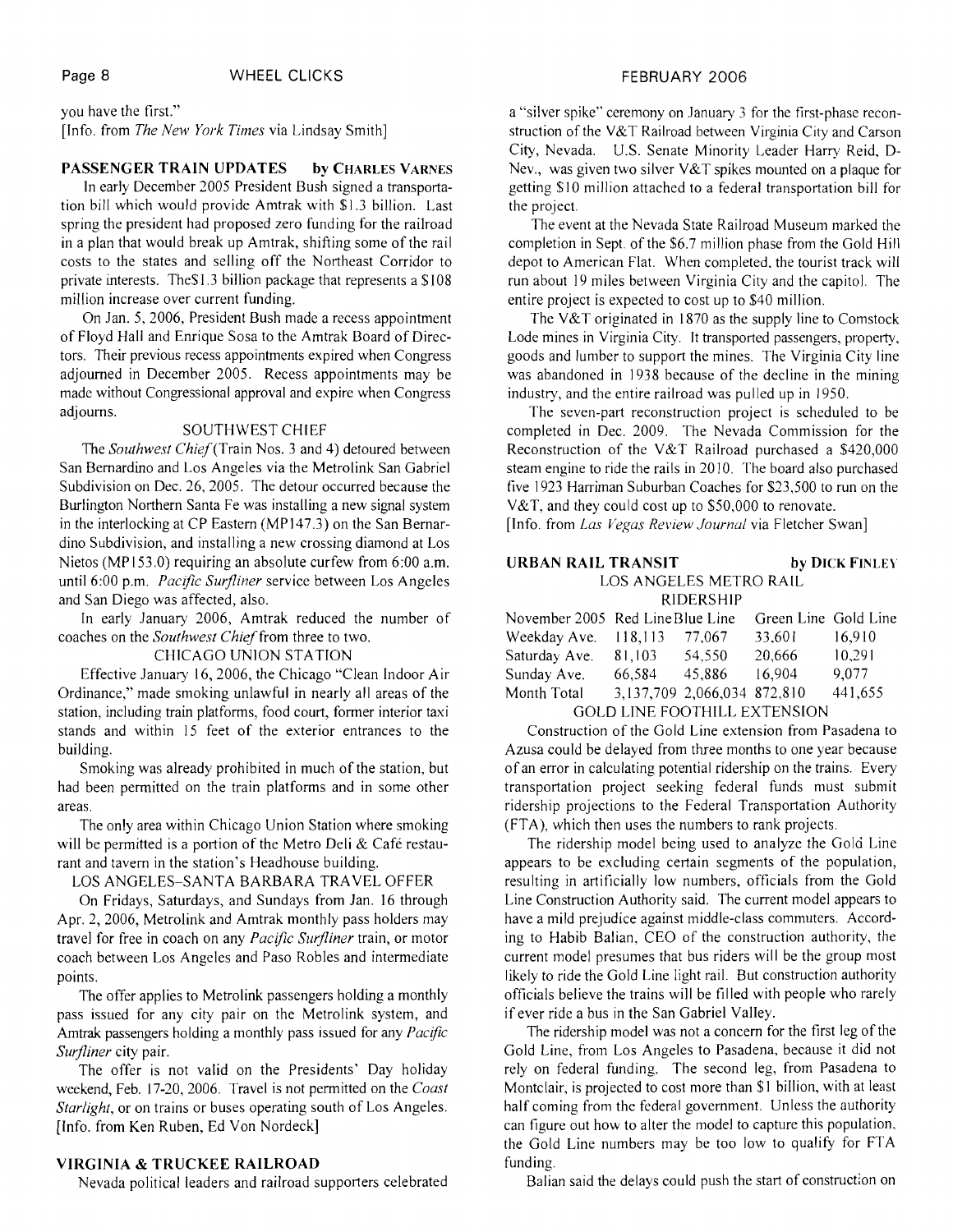the first phase out to Azusa to sometime between fall 2007 and fall 2008. The second phase of the extension project out to Montclair. scheduled to be completed in 2014, should be unaffected.

# [Info. from *Pasadena Star-News]*

#### GOLD LINE EASTSIDE EXTENSION

At the Board Meeting on Dec. 15, the Eastside Extension was renamed "The Edward R. Roybal Metro Gold Line Eastside Extension," in honor of this local icon's revered memory. Congressman Edward Roybal passed away in December 2005. He was committed to Latinos, the elderly, the poor, and the physically-challenged. In the 1980s he was a leading force behind the creation of the legislation to develop a public transportation system in Los Angeles county. Congressman Roybal's leadership helped generate the Eastside Gold Line, and nowhere is his legacy more ingrained than in the heart of the Eastside of Los Angeles.

President Bush has approved \$80 million in federal funds for the Gold Line Eastside Extension. Funds will be used to construct a six-mile, eight-station line to connect Union Station in downtown Los Angeles to the intersection of Pomona and Atlantic Boulevards in East Los Angeles. The funding was included in the final version of the Transportation, Housing and Urban Development Appropriations bill for fiscal year 2006. [Info. from *Pasadena Star-News]* 

December 15 marked a major milestone as Mayor Antonio Villaraigosa, Supervisor Gloria Molina and others witnessed the second of two 1,000-ton boring machines being lowered into position. Fully assembled underground, each earth pressure balance machine will begin boring twin, 1.7 mile tunnels at an average depth of 50 to 60 feet between Mariachi Plaza and First and Lorena in Boyle Heights.

Manufactured in Germany, the machines, stretching 344 feet and carving 2 1-foot diameter tunnels, are designed to maintain pressure against the tunnel face as they move forward. Material dug away from the face is moved back through the machines and deposited into small rail cars for transport back to the tunnel opening

Work has been in progress on the six-mile, \$898.8 million Eastside Extension since groundbreaking in July 2004. It is scheduled for completion in late 2009.

### EXPOSITION LINE

The Metro Board voted Dec. 15, to certify the Exposition Line's environmental reports, which paves the way for the start of construction in 2006. Scheduled for opening in June 2010, the Expo Line will be about nine miles long. Approximately eight stations will be built between downtown Los Angeles (7th/Metro Center) and Culver City (Venice/Robertson).

Clarification of some motions are to be brought back to the next Board Meeting. The following design options are to be incorporated:

- 1. Flower St. alignment incorporating an undercrossing between Jefferson and Trousdale Parkway (n-s USC campus);
- 2. La Brea Aerial Station & Grade Separation;
- 3. La Cienega Station Parking Facility on Southeast Comer;
- 4. Jefferson Blvd. Northside Widening at La Cienega Blvd.;
- 5. Jefferson Blvd. Grade Separation near Ballona Creek;
- 6. Venice/Robertson Interim Station located East of National

Blvd. within the Metro-owned Exposition Right-of-way; Possible parking at Vermont, Normandie, Western, Crenshaw, and La Brea avenues.

In the event additional funding becomes available, the following options are environmentally cleared for construction:

- 1. USC/Exposition Park At-grade & Underground Station near Kinsey Dr.;
- 2. USC/Exposition Park Extended Undercrossing Option (Precludes At-Grade Station near Kinsey Dr.);
- 3. Venice/Robertson Aerial Station, which would eliminate the Venice/Robertson At-Grade Station.

# SAN DIEGO GROSSMONT CENTER STATION

The location of the Grossmont Center Station of San Diego Trolley next to shopping facilities and medical facilities makes it an important destination point in the trolley system as well as the bus transit system. In July 2004, the MTS Board authorized MTS to enter into an Exclusive Negotiating Agreement with the City of La Mesa and Fairfield Residential, LLC to create a mixed-use, transit-oriented development project over the existing trolley station parking lot. Fairfield is proposing to develop approximately 527 apartments over the existing parking lot. Eighty of these units would be made affordable to low- and moderate-income families.

The project would also provide 2,800 square feet of groundfloor commercial space. The bus stop and trolley station would be retained on site along with planned pedestrian enhancements. The apartments would be built over two levels of structured parking. Six hundred exclusive parking spaces would be provided at ground level of the parking structure oriented to the existing trolley station to replace the existing 600 surface parking spaces.

MTS believed it could reach an agreement with Fairfield on the majority of the outstanding issues by mid-January. Once an agreement has been reached with the lender, staff will bring the final versions of the documents back to the Board for approval. Staff estimates that Board approval will occur in Feb., and escrow will close sometime in March with Fairfield starting construction thereafter.

#### SAN DIEGO MID-COAST LIGHT RAIL TRANSIT

The 11-mile extension project for San Diego Trolley will go from Old Town Transit Center to the University city community serving major activity and employment centers such as the University of California, San Diego (UCSD), campus and University Towne Centre (UTC) shopping center.

The rail extension starts at the Blue Line in Mission Valley south of the San Diego River. The line travels parallel to 1-5 to Gilman Drive with stations at Tecolote Rd., Clairmont Dr., and Balboa Ave. At Gilman Dr., the extension continues north along the east side of 1-5 to the University Center Lane Station at 1-5 and Nobel Dr. The new trolley line then will cross the 1-5 freeway over to the UCSD west campus. It traverses the UCSD campus to the UCSD West station located near Price Center, serving the heart of campus.

From Price Center, the trolley will follow Voigt D<sup>-</sup>. east crossing 1-5 again and on to the UCSD East station serving the east side of campus. The route continues to the Executive Dr. station and then on to the UTC Transit Center located in the shopping center. Two alignment variations are identified from